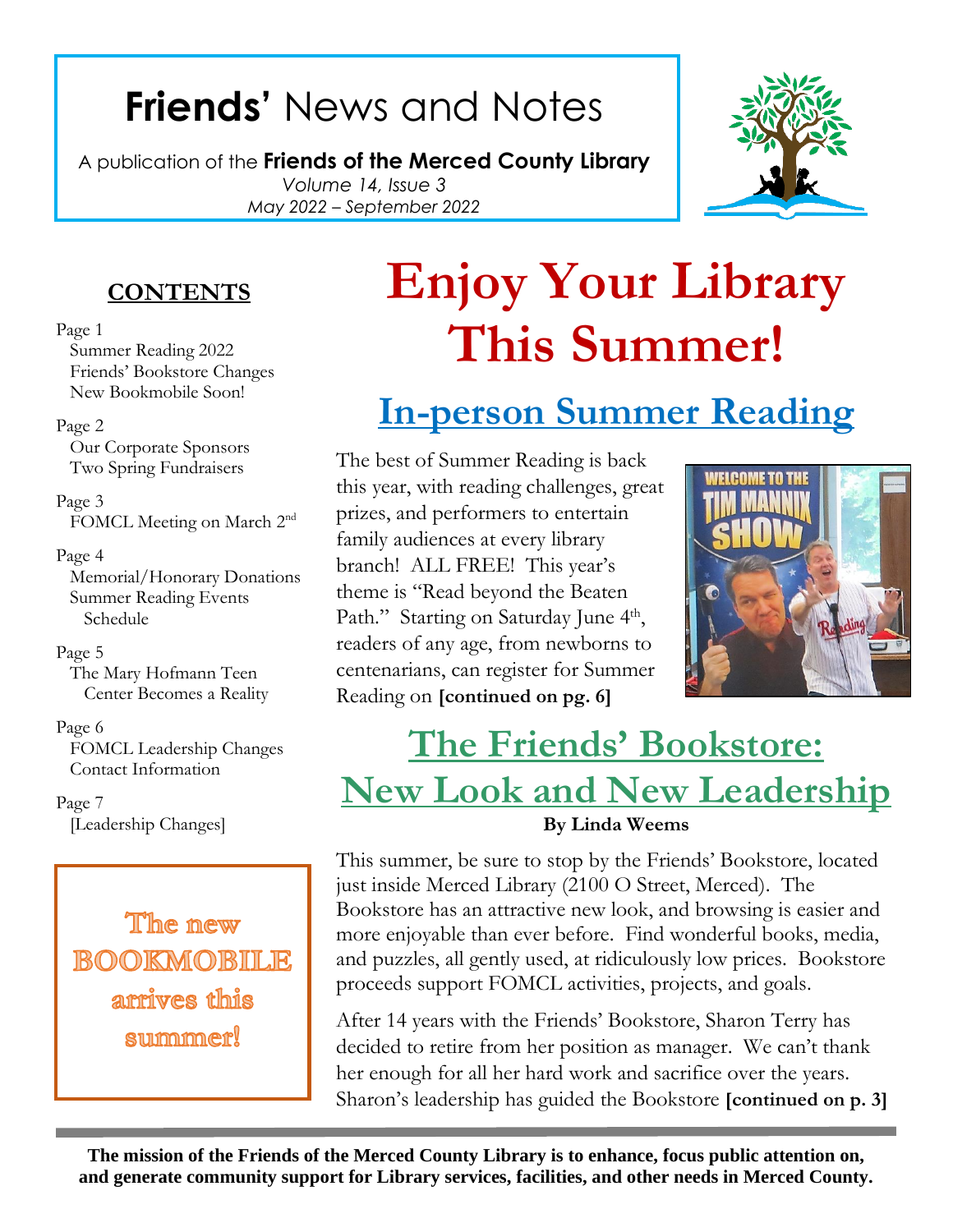## **The Friends Thank Our Generous Corporate Sponsors**

cares

FOUNDATION

Save Mart





The Save Mart Companies CARES Foundation

#### **SILVER-LEVEL SPONSOR:**

Hattie Givens Testamentary Trust



**Young book sale enthusiasts!**



**Book sale volunteers (left to right): Charlotte Warness, Holly Zacharias, Jan Lorenzi, and Sharon Terry**

# **Fun at Two FOMCL Spring Sales**

The surge of the Omicron variant in January delayed the Return of Bling Sale, the FOMCL's signature fundraiser, until Mother's Day weekend in May. Organized by FOMCL Fundraising Chair Susan Walsh, the bling sale relies on many volunteers who collect, sort, bag, and price donated jewelry, scarves, and purses. The Friends then ask from \$1.00 to \$10.00 for each item on the sale day. This year's offerings also included children's jewelry and \$5.00 bags of assorted jewelry pieces for crafts or for jewelry makers. This third bling sale was as

successful as the earlier two!

The Friends celebrate National



**Early Bling Sale shoppers** 

Library Week in April, and this year that celebration included an outdoor book sale held under the entrance ramp to Merced Library. The sale featured books generously donated to the Friends' Bookstore, including many mysteries, books for children and teens, and non-fiction. Bookstore volunteers set up the sale items, manned the tables, and cleaned up afterwards. The sale attracted many local book buyers, including some young customers. Both the book sale and the bling sale generated funds that the FOMCL will use to support Library programs and events for children, youth, and adults.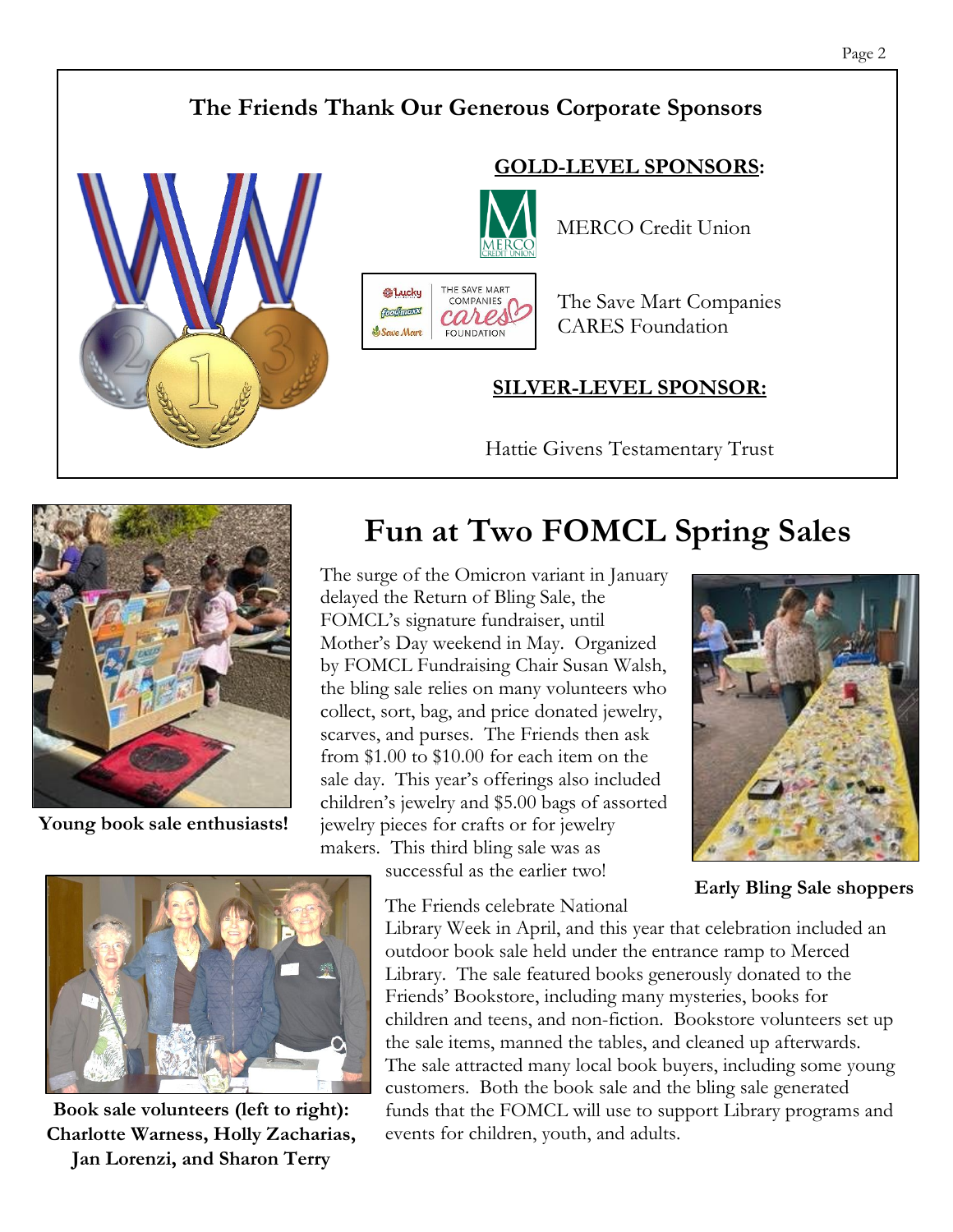**[Bookstore, continued from p. 1]** through closures, lean years, and bountiful years, keeping sales growing to help fund

programs like Summer Reading and purchases like the new bookmobile. Sharon is a past FOMCL president, having held that position for 12 years. Her dedication and hard work is a big part of why we continue to be successful. When asked about her accomplishments for the Friends, Sharon said, "I'm proud of it all! I've always been a library girl, and when I retired, it gave me the time to volunteer."



**Sharon Terry in the Friends' Bookstore**

Linda Weems and Lynne Trautloff will be the incoming comanagers of the Bookstore; yes, it takes two to replace Sharon!



**Linda Weems (left) & Lynne Trautloff**

Lynne's primary responsibilities will be organizing the Bookstore's books and other stock and coordinating occasional sales. Linda will focus on administration, including policy updates and volunteer recruitment, training, and scheduling. They will collaborate in all areas and be each other's back-up.

Starting last August, teams of volunteers sorted through the FOMCL's overstock of books that

had gotten out-of-hand during the pandemic. That work allowed us to develop a new look for the Bookstore, making it a more attractive place to browse for used books. The children's section now features the addition of a slant-shelf rack for tall books. We have separated young children's books from books for the upper-elementary grades and created a young adult/teen section. A separate section has books to educate children that parents and teachers will find useful.

In addition, we plan to run rotating specials based on our book supply and to use a sandwich board in front of Merced Library to notify the public when the Friends' Bookstore is open. Communication with volunteers keeps the Bookstore running smoothly, so we're working on ways to improve that. Our goal is to update the Friends' Bookstore with a new look, attract more customers, and drive increased sales.

#### **What a Swell Meeting! By Donald Barclay**

The FOMCL met on March 2, 2022, a meeting that was both enjoyable and memorable. For starters, it was an inperson meeting that attracted a nicesized group of Friends. Even better, all present enjoyed a toast and treats in celebration of the great news that the Merced County Supervisors had earmarked \$100,000 for the construction of a new teen center in Merced Library. In the summer of 2021, the Friends had begun a campaign to build and equip a new teen center. Decidedly worth toasting, the Supervisors' decision meant construction on the teen center would begin the following fiscal year.

At the request of County Librarian Amy Taylor, Mr. Raul Mendez, the new Merced County Executive Officer (CEO), also stopped by the meeting. Mr. Mendez's appearance was part of his effort to get to know, and hear from, the community he now serves and to acknowledge the level of public support for the Merced County Library.

We hope that more people will attend FOMCL meetings to participate fully in an organization doing great things for our public library.



**From left to right: FOMCL President Susan Flinspach, Board CEO Raul Mendez, and FOMCL Vice President Donald Barclay**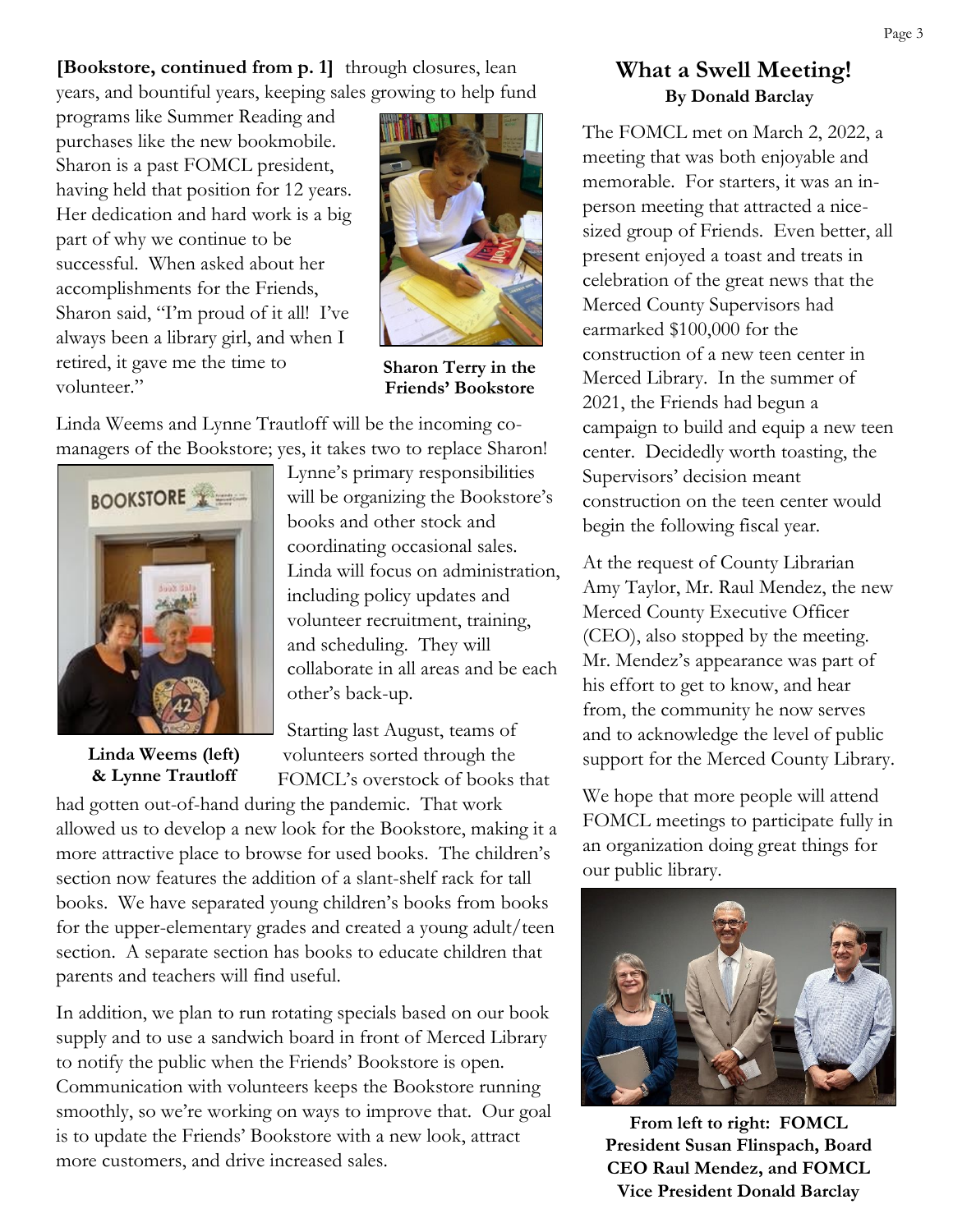```
\inftyAdopt-A-Book
```
**Honorary Donation**

**For Kenra & Don Bragonier's Wedding Anniversary**

Arlene Nixon



**Mary Hofmann Teen Center Memorial Donations**

#### **For Mary Hofmann**

 Cathy & Mike McMillan Merced Golden Lions Merced/Mariposa Division #34, California Retired Teachers Association anthon

#### **SUMMER READING EVENTS SCHEDULE**

#### **Atwater Library**

June 4 – Wild Child Adventures @ 11:00am June 16 – Zumba w/Ermalinda @ 1:00pm June 21 – Zumba w/Ermalinda @ 11:30am June 28 – Tim Mannix Magic Show @ 3:00pm June 29- Zumba w/Ermalinda @ 11:00am July  $8 - E\&M$  Reptiles  $\omega$  1:30pm July 13 – Polynesian Dance @ 3:30pm July 23 – Traveling Lantern @ 11:00am July 27 – Zumba w/Ermalinda @ 10:30am

#### **Delhi Library**

June 15- Zumba w/Ermalinda @ 1:30pm June 17 – Polynesian Dance @ 10:30am June 20 – Wild Child Adventures @ 11:00am July 8 – E&M Reptiles @ 11:00am July 11 – Zumba w/Ermalinda @ 10:30am

#### **Dos Palos Library**

June 10 – Wild Child Adventures @ 11:00am

#### **Gustine Library**

June 28 – Wild Child Adventures @ 2:00pm July 26 – E&M Reptiles @ 1:00pm

#### **Hilmar Library**

June 15 – Zumba w/Ermalinda @ 10:30am June 17 – Polynesian Dance @ 1:30pm June 18 – Wild Child Adventures @ 11:00am July 27 – Zumba w/Ermalinda @ 1:00pm

## **SUMMER READING EVENTS SCHEDULE**

#### **Le Grand Library**

June 6 – Zumba w/Ermalinda @ 10:30am June 18- Polynesian Dance @ 1:30pm June 20 – Wild Child Adventures @ 3:00pm June 29 – Tim Mannix Magic Show @ 11:00am July 5 – Zumba w/Ermalinda @1:00pm

#### **Livingston Library**

June 14- Zumba w/Ermalinda @ 11:00am June 18 – Wild Child Adventures @ 2:00pm June 28 – Tim Mannix Magic Show @ 11:00am July 12 – Zumba w/Ermalinda @ 1:00pm

#### **Los Banos Library**

June 10 – Wild Child Adventures @ 3:00pm July 7 – Polynesian Dance @ 3:30pm July 22 – Traveling Lantern @ 3:00pm July 26 – E&M Reptiles @ 3:30pm

### **Merced Library**

June 4 – Wild Child Adventures @ 2:00pm June 6 – Zumba w/Ermalinda @ 1:00pm June 7 – Zumba w/Ermalinda @ 11:00am June 9 – Zumba w/Ermalinda @ 11:00am June 18 – Polynesian Dance @ 10:30am June 23 – Zumba w/Ermalinda @ 11:00am June 28 – Zumba w/Ermalinda @ 11:00am June 29 - Tim Mannix Magic Show @ 3:00pm June 30 – Zumba w/Ermalinda @ 1:00pm July 7 – Zumba w/Ermalinda @ 11:00am July 8 – E&M Reptiles @ 3:30pm July 11 – Zumba w/Ermalinda @ 1:30pm July 14 – Polynesian Dance  $\omega$  3:30pm July 19 – Zumba w/Ermalinda @ 11:00am July 21 – Zumba w/Ermalinda @ 1:00pm July 23 – Traveling Lantern @ 2:00pm July 26 – Zumba w/Ermalinda @ 11:00am August 2 – Zumba w/Ermalinda @ 11:00am August 3 – Zumba w/Ermalinda @ 10:30am August 4 – Zumba w/Ermalinda @ 1:00pm

#### **Santa Nella Library**

June 28 – Wild Child @ 4:00pm July 7 – Polynesian Dance @ 1:30pm

#### **Snelling Library**

June  $14 -$  Wild Child  $\omega$  4:00pm July 14 – Polynesian Dance @ 1:30pm

#### **Winton Library**

June 17 – Wild Child @ 12:30pm July 13 – Polynesian Dance @ 1:30pm

# **Read beyond the Beaten Path!**

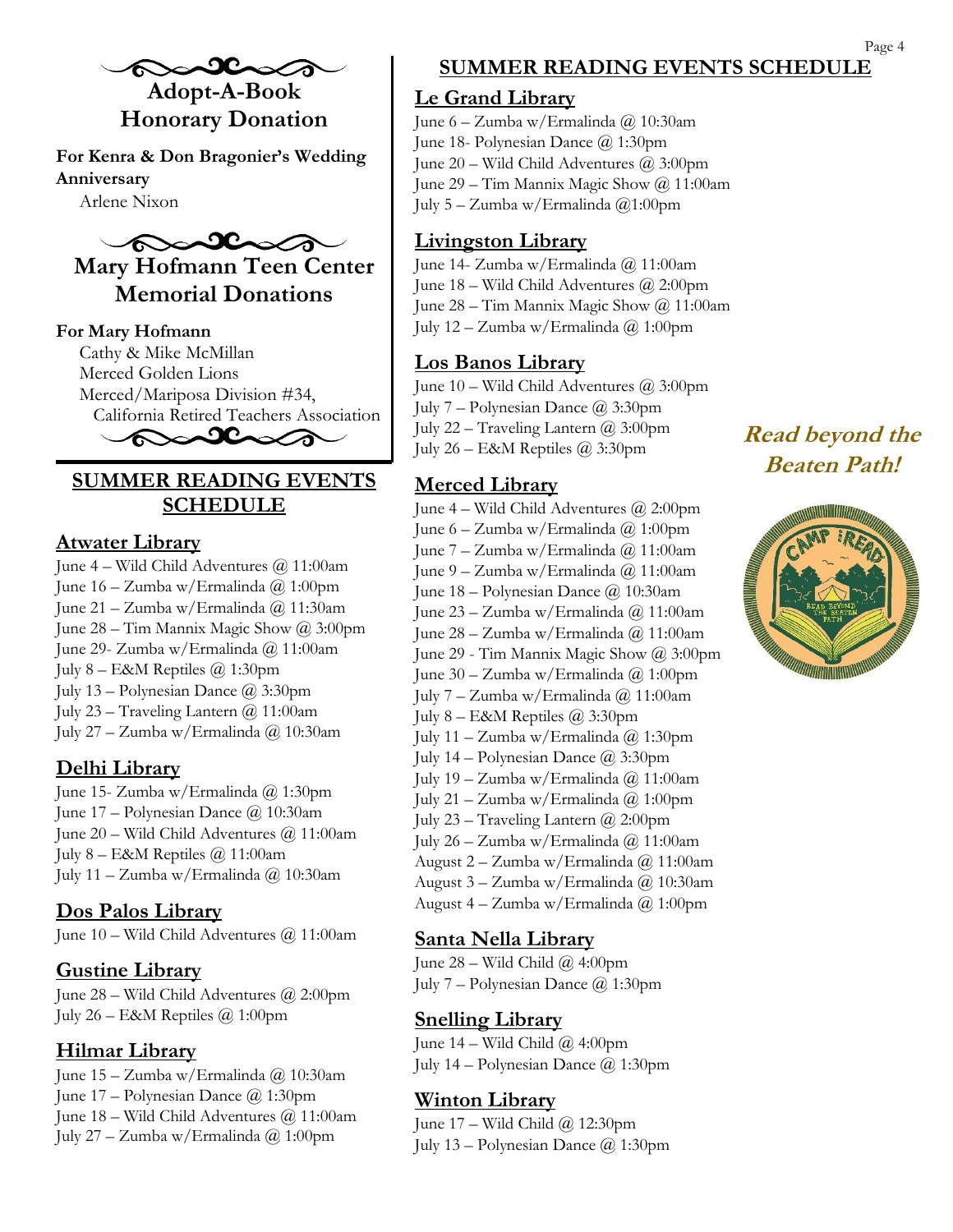#### **The Mary Hofmann Teen Center: From Goal to Reality By Susan Flinspach, President**

On May 19, 2021, in consultation with County Librarian Amy Taylor, the Friends set their second long-term goal: to build a new teen center on the top floor of Merced Library. The Friends' Board of Directors allocated \$25,000 of our reserves as baseline funding for the project. The teen center will be named for the late Mary Hofmann, a former middle-school library teacher, an active Friend, and an ardent supporter of the Merced County Library throughout her life. In addition to being a welcoming space for local youth, the new center will be designed to serve teens countywide through the development of portable programming that young people can enjoy in the 11 branch libraries.

One year later, the response to our new long-term goal has been thrilling! Project donors include many individuals and the following organizations: the American

Association of University Women, Merced Branch (AAUW); Friends of the Livingston Branch Library; the League of Women Voters of Merced County (LWV); the Merced Golden Lions; and the Merced/Mariposa Division of the California Retired Teachers Association (CalRTA). By mid-May 2022, the FOMCL had raised \$35,000 of the \$45,000 required for Mary Hofmann Teen Center furnishings and equipment.

Just as exciting has been the response of our local governments! The leaders of both Merced County and the City of Merced wanted to impact the future with their pandemic recovery funds from the federal government (funds from the American Rescue Plan Act or ARPA), and they chose to do so, in part, by supporting the Mary Hofmann Teen Center. The Merced County Supervisors assigned \$100,000 of their ARPA funds for the next fiscal year to center construction, largely thanks to public advocacy for the new center from the FOMCL, the AAUW, the LWV, the CalRTA, and hundreds of Merced County teens, teachers, and citizens.

The City of Merced invited non-profit organizations to apply for their ARPA funding through a grant program. The Friends were pleased when the City Council rated the FOMCL proposal at the top of their list and awarded the Friends \$25,000 for new books and bookcases for the teen center.

Merced County Librarians, working with a committee of local teens, will develop the final design and guide center construction on the third floor of Merced Library (above the Children's Room) in the coming year. The new teen books and bookcases will also be purchased and put into circulation in 2022-2023; they will be housed outside the construction zone until they can be relocated into the teen center, and they will be available for check-out to all. The Friends continue to seek additional grants for the center and to fundraise to meet their goal of \$45,000 for furnishings and equipment, most of which will be needed as the construction draws to a close, hopefully by the fall of 2023.

The Friends are grateful for the groundswell of support for our second long-term goal, the Mary Hofmann Teen Center. We thank all its proponents for wanting to touch the future by inviting youth to feel at home and to pursue their ideals at the Merced County Library!

To donate, see the FOMCL Contact Information at the bottom of page 6. Please indicate that your gift is for the Mary Hofmann Teen Center either on your check or in the appropriate box online. Thank you!



**Mary Hofmann**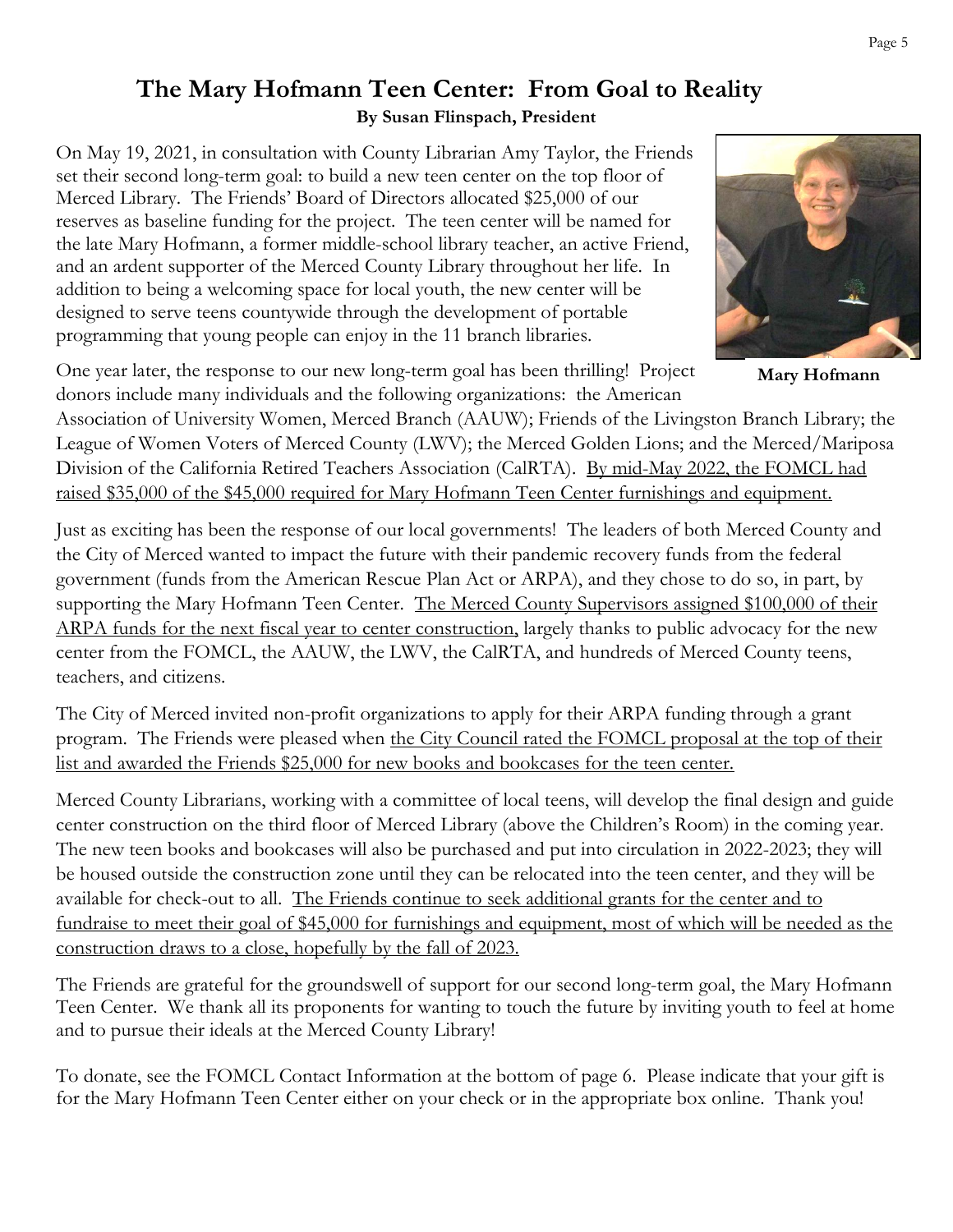**[continued from p. 1]** Beanstack, a platform that helps keep track of reading progress and eligibility for prizes. The reading challenge for ages 0-5 years is 20 books. The challenge for ages 6 to 106 years is to read 5 books. Everyone who completes the age-appropriate reading challenge wins a prize. After meeting



the basic challenge, reading more books enters a participant into a drawing for a grand prize. Grand prizes are a megablocks set for preschoolers, an Amazon Fire Tablet for ages 6 to 12, and a backpack with Bluetooth speaker, power light, and a power bank for age 13 and up.

Break up your summer reading by attending a variety of free performances (magic, dance, reptiles, bubbles, and more) and Library events like Story Times scheduled at every branch of the Merced County Library. Check out the list of performers on page 4 of this newsletter. Visit your branch of the Merced County Library often to read beyond the beaten path and have fun this summer!

# **FOMCL Leadership Changes**

Earlier this year, Board member Diane Amussen retired after having served 4 years on the FOMCL Board. A professional editor, Diane put her knowledge and skills to work on Board business as well as on FOMCL newsletter articles and other writing. She was a strong advocate for a second bookmobile, our first longterm goal, so that the Merced County Library could reach more county residents with limited mobility—both seniors and preschoolers. Though we will see less of Diane in the library, she now gets to spend more time with her grandchildren.



**Diane Amussen & her grandchildren**



**Lynne Trautloff**

Lynne Trautloff, one of the new Bookstore managers and a veteran volunteer at the Bookstore's desk, stepped up to fill the

vacancy on the Board after Diane Amussen's departure. Lynne moved to Merced in 2012 to be near her daughter and granddaughter, and she began to help out in the Friends' Bookstore about a year later. In January of this year, she took over the reorganizational efforts that eventually balanced the Bookstore's supply of books with its available storage space, resulting in a more attractive and reader-friendly store. Having worked in a small shop before, Lynne says she was attracted to the Bookstore because it had air conditioning and because she enjoys shelving books and reading.

At the Friends' meeting on May 11th, members voted to amend the bylaws so that the terms of FOMCL officers and Board members coincide with the organization's fiscal year, running from July 1st through the end of the following June. So big changes in the FOMCL leadership will happen on July 1<sup>st</sup> this year. Current President Susan Flinspach will step down to occupy the Board role of Past **[continued on p. 7]**

# **Friends of the Merced County Library**

P.O. Box 2463 Merced, CA 95344-0463 President and Newsletter Editor: **Email:** friendsofmercedcountylibrary@gmail.com Susan Leigh Flinspach **Web:** friendsofthemercedcountylibrary.org slflinspach@gmail.com **i1**: Friends of the Merced County Public Library 209-233-9504

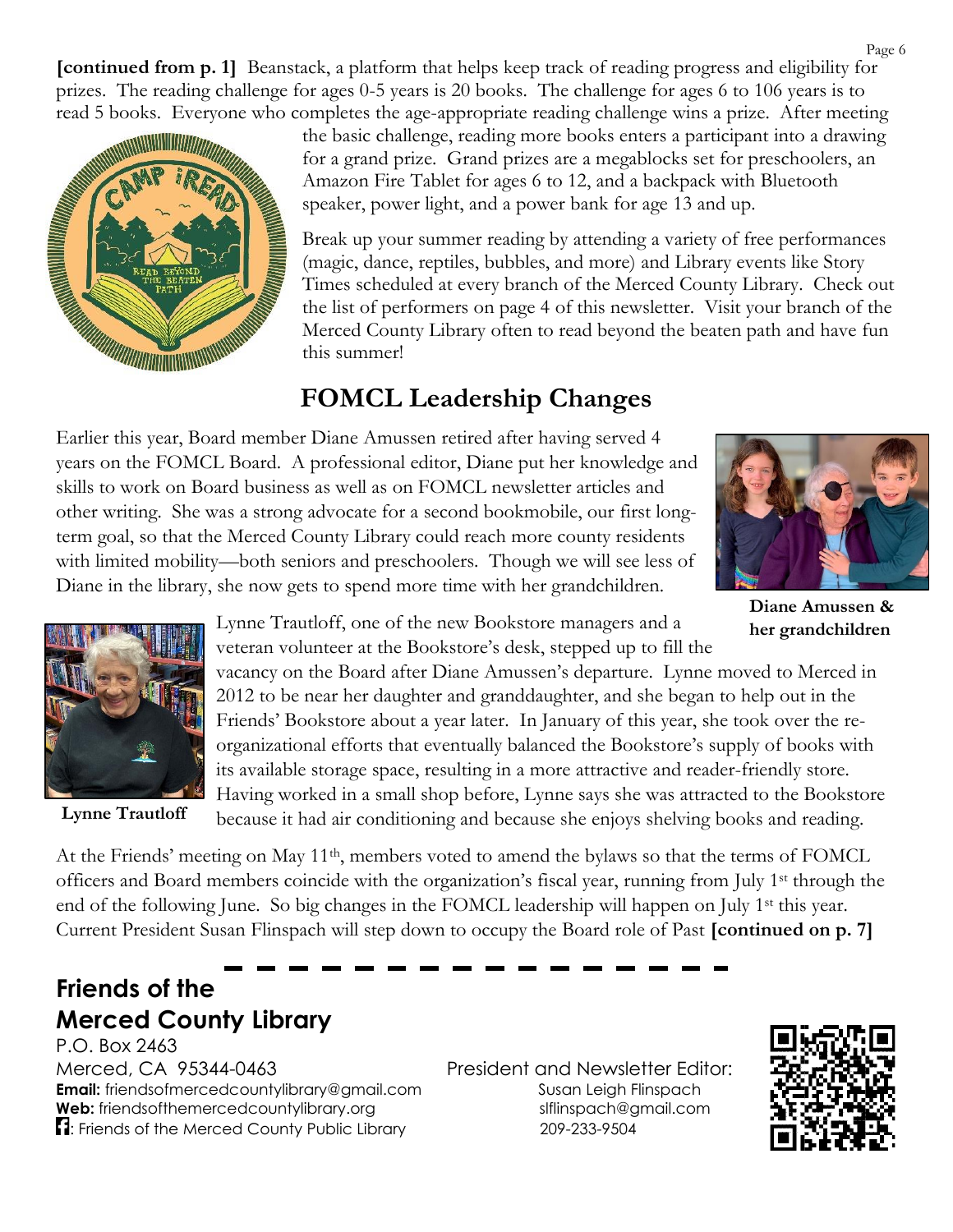**[continued from p. 6]** President, and Vice President/President-Elect Donald Barclay will become the new President. Dee Near, a lifetime member and frequent volunteer, will assume the Vice President's post. Long-time Board member Anita Martin will yield her seat to Bernedette Castaneda, a regular volunteer in the Friends' Bookstore but a newcomer to the Board. All FOMCL officers and Board members will hold their positions until June 30, 2023.



 **Susan Flinspach Donald Barclay**

President President-Elect

is what brought Dee and her husband Guy to Merced in 1978. She worked as the Technical Services librarian for

Merced County from 1978 until the entire library system closed in

December 1993. She then took a job as a reference librarian at the Merced

Dee Near is the FOMCL Vice President-Elect. She has been surrounded by libraries and librarians her entire life. Her mother was a librarian, both her sisters are librarians, and she worked as a librarian for 41 years. The Merced County Library



**Dee Near**

College Library from 1994 until her retirement in June 2019. Dee has 2 adult daughters and a grandson who will turn one in May. She enjoys reading (especially cozy mysteries), travel, wine, and chocolate. She treasures her many friends. She looks forward to working on the Friends' Board and supporting the efforts and goals of the Merced County Library staff.

Anita Martin came to Merced when her husband was stationed at Castle Air Force Base in 1967.



She was alarmed by the closure of the Merced County Library in the early 1990s, and she started to meet Friends and attend some meetings during the slow rebuilding period that

**Anita Martin**

followed. Anita began to volunteer, working at FOMCL book sales and yard sales. She joined the Friends' Board in 1997 and has served continuously since then. Anita was also the FOMCL correspondence volunteer for many years. She worked in the Friends' Bookstore as a substitute, and she joined the membership work group when it formed in 2017. Anita is stepping down from the Board at this time to encourage the community and new people, like Bernedette Castaneda who will take her seat, to become more involved in the Friends.

Bernedette Castaneda worked for several valley non-profits in program management and grant writing. She settled in Merced in 1998, taking a position in Merced County's Employment and Training Department and opening the GAIN program for the county. Later she managed the Summer Youth Program. Retiring after 22 years with Merced County, Bernedette continued her work with youth in a VISTA project in Fresno County. She has 2 sons and 3 daughters, and her 6

grandchildren live close by. Bernedette is joining the FOMCL Board after 5 years of volunteering weekly at the Friends' Bookstore. She loves books and reading. You can find her behind the desk at the Friends' Bookstore on Saturdays from 2:30 pm to 4:30 pm.



**Bernedette Castaneda**